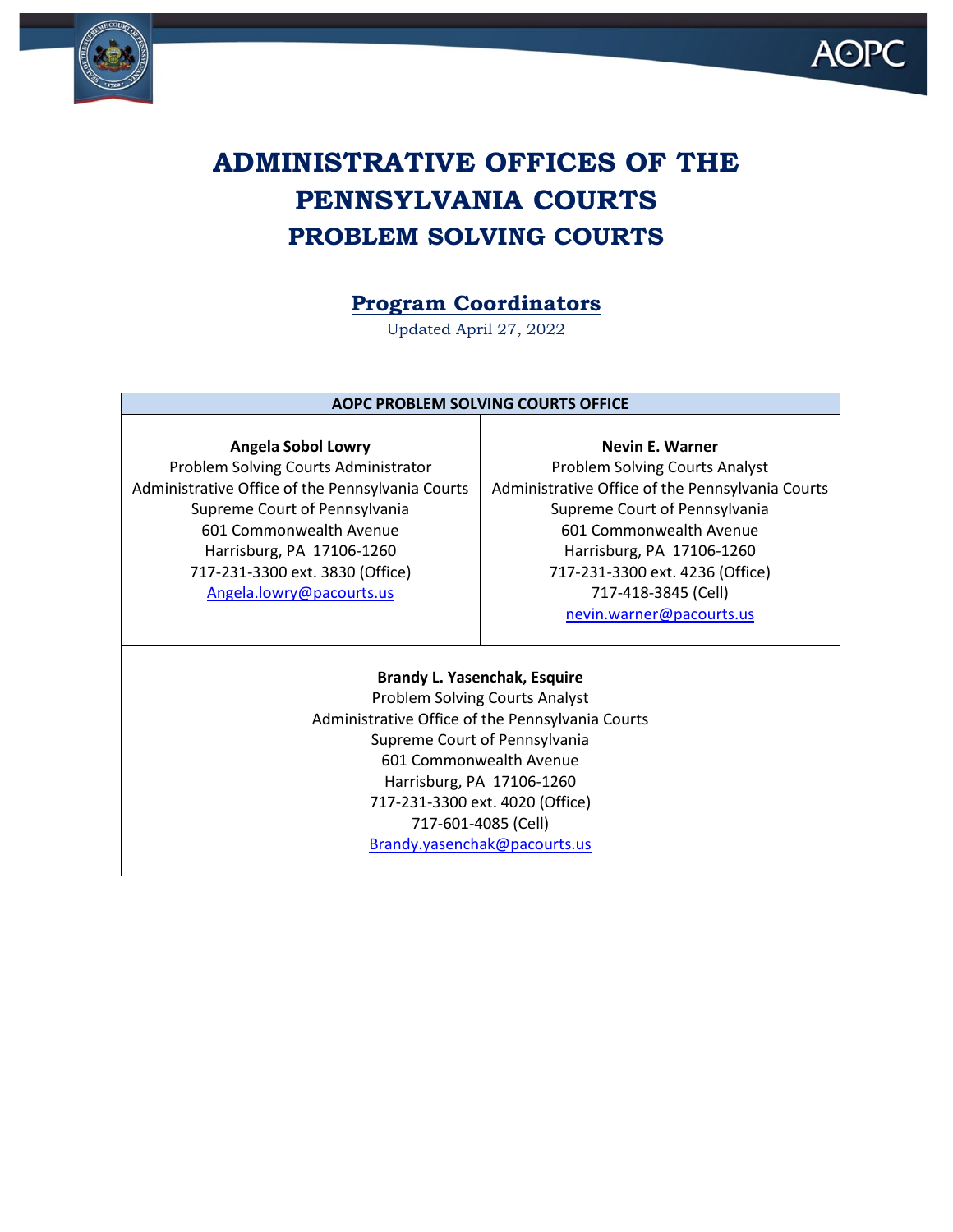

#### **ALLEGHENY COUNTY**

**Cassie Nadzam, MSW, LSW** Problem Solving Courts Coordinator Manor Building, 564 Forbes Ave, 12<sup>th</sup> Floor Pittsburgh, PA 15219 412-350-2316 (Office) [cnadzam@alleghenycourts.us](mailto:cnadzam@alleghenycourts.us)

**Robert Ando** DUI Court Coordinator 1972 Clayton Ave. Pittsburgh, PA 15214 412-350-7901 (Office) 412-906-3273 (Cell) [robert.ando@alleghenycourts.us](mailto:robert.ando@alleghenycourts.us)

**Robert Panigal** Mental Health Court Coordinator 337 Fifth Ave. McKeesport, PA 15132 412-339-6356 (Cell) [RPanigal@alleghenycourts.us](mailto:RPanigal@alleghenycourts.us)

#### **Katie Chimenti**

Adult Probation Supervisor Domestic Violence & Sex Offenders Courts 841 California Avenue, 2nd Floor Pittsburgh, PA 15132 412 323-9482 (Office) [cchimenti@alleghenycourts.us](mailto:cchimenti@alleghenycourts.us)

**Ashley Tuzikow, MSW** Drug Court Coordinator 1972 Clayton Ave. Pittsburgh, PA 15214 412-350-7901 (Office) [atuzikow@alleghenycourts.us](mailto:atuzikow@alleghenycourts.us)

**Heather Bradford** Veterans Court Coordinator 1972 Clayton Ave. Pittsburgh, PA 15212 412-670-4849 (Cell) [heather.bradford@alleghenycourts.us](mailto:heather.bradford@alleghenycourts.us)

**Mia Orlando**

Sex Offense Court Liaison 564 Forbes Ave. Pittsburgh, PA 15219 412-350-7719 (Office) [morlando@alleghenycourts.us](mailto:morlando@alleghenycourts.us)

**Sabrina Orlansky**

PRIDE Court Coordinator 1972 Clayton Ave. Pittsburgh, PA 15214 412-906-3270 (Office) [Sabrina.orlansky@alleghenycourts.us](mailto:Sabrina.orlansky@alleghenycourts.us)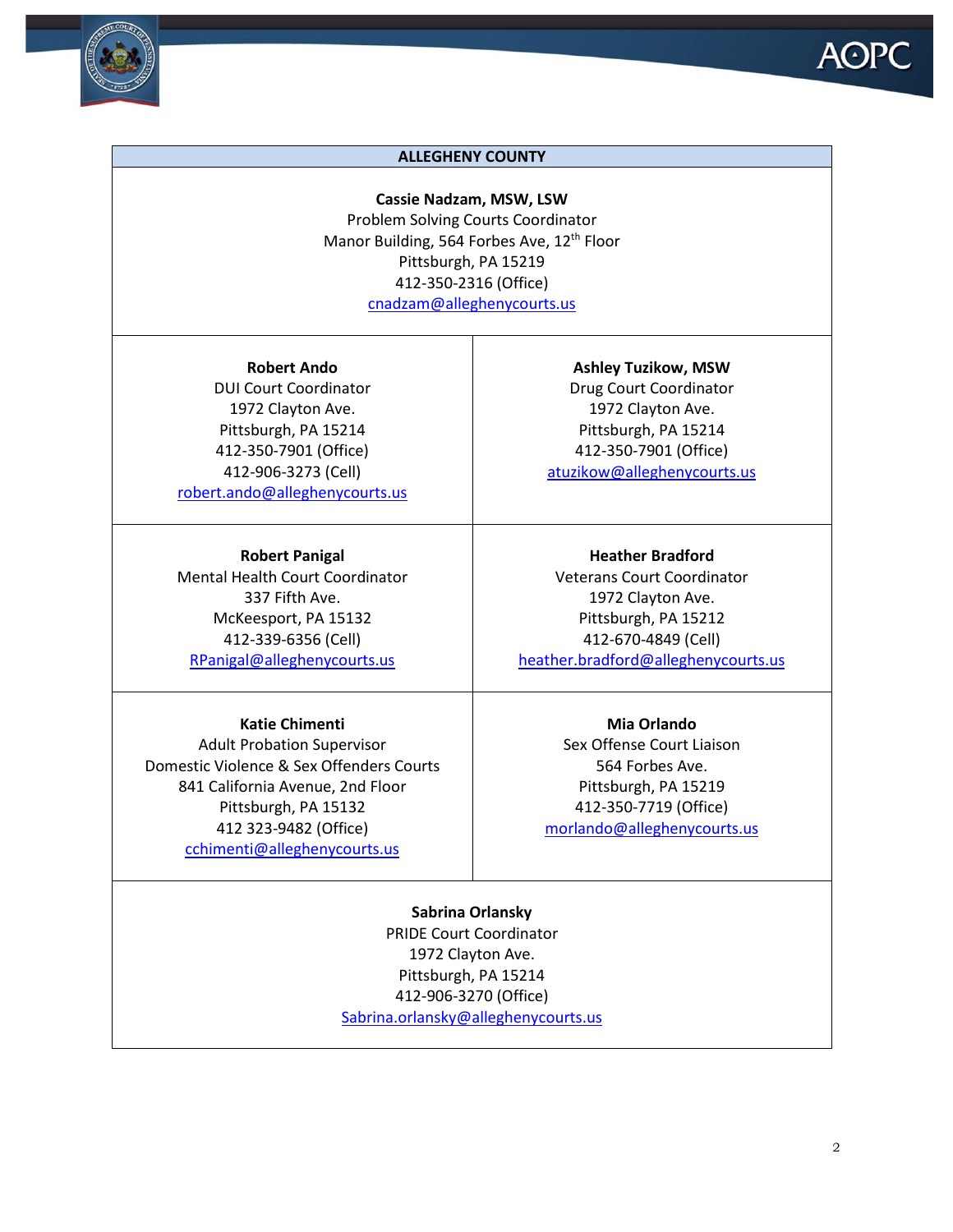

#### **ARMSTRONG COUNTY**

**Kayla Pitzerell** Adult Probation Officer Veterans Treatment Court Coordinator Armstrong County Probation 500 E. Market St., Suite 303 Kittanning, PA 16201 724-548-3491 (Office) [kmpitzerell@co.armstrong.pa.us](mailto:kmpitzerell@co.armstrong.pa.us)

#### **BEAVER COUNTY**

**Ian Thomson** Veterans Court Coordinator Beaver County Courthouse 810 Third Street Beaver, PA 15003 724-770-4641 (Office) [ithomson@beavercountypa.gov](mailto:ithomson@beavercountypa.gov)

#### **BERKS COUNTY**

**Jessica Bodor** DUI, Mental Health and Vet Court Coordinator Berks County Adult Probation 633 Court Street, 7th Floor Reading, PA 19601 610-478-3400 (Office) [JLBodor@countyofberks.com](mailto:JLBodor@countyofberks.com)

#### **Adam Bechdel**

Adult Drug Court Coordinator Berks County Adult Probation 633 Court Street, 7th Floor Reading, PA 19601 610-478-3400 (Office) [ABechdel@countyofberks.com](mailto:ABechdel@countyofberks.com)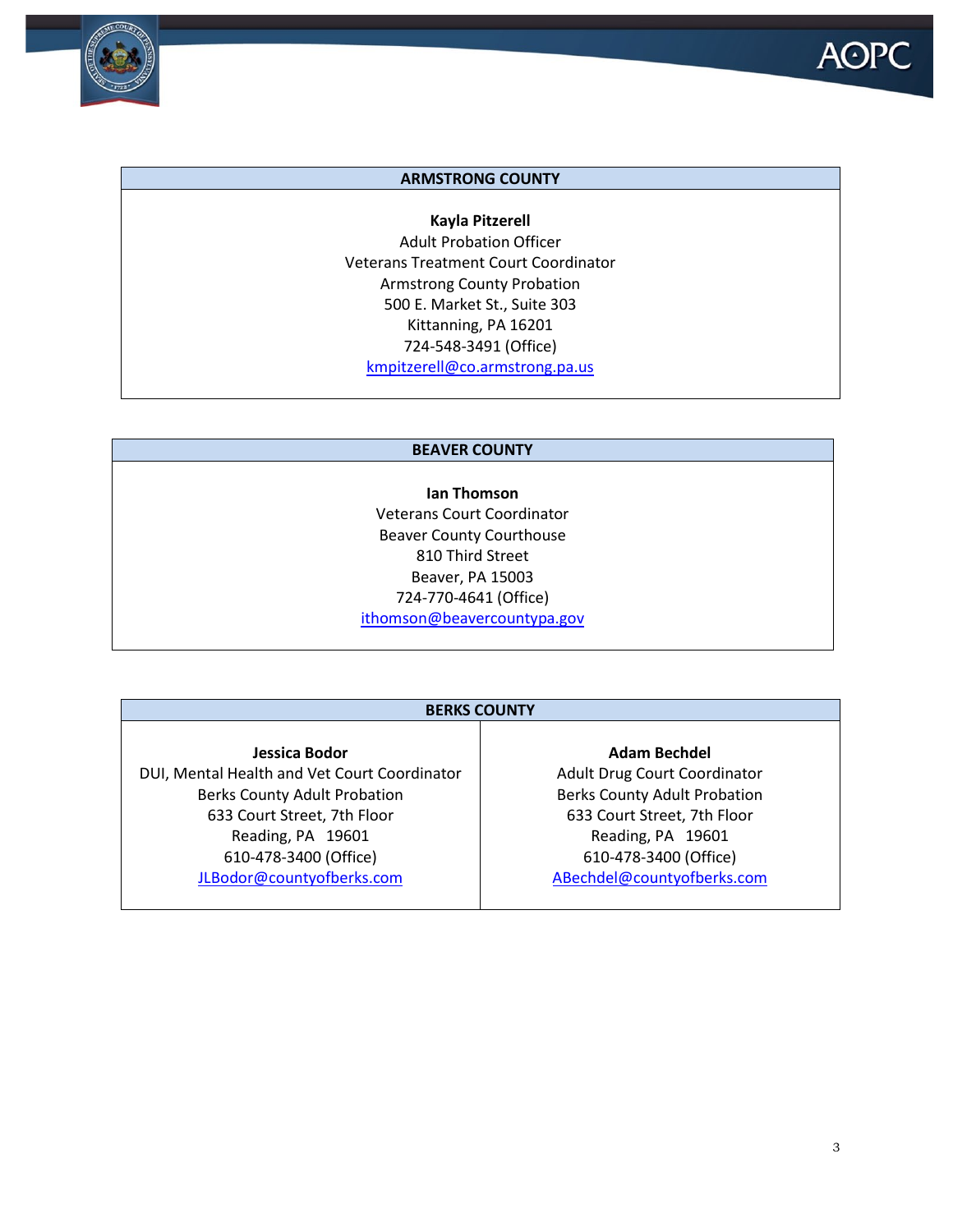

### **BLAIR COUNTY**

**Scott Schultz** Drug and DUI Courts Problem Solving Court Coordinator Blair County Court Administration 423 Allegheny Street Hollidaysburg, Pa 16648 814-693-3000 ext. 1305 (Office) [sschultz@blairco.org](mailto:sschultz@blairco.org)

**Karen Bonanno** Casework Supervisor/Family Treatment Court Coordinator Blair County Children, Youth & Family 423 Allegheny St., Suite 132 Hollidaysburg, PA 16648 814-693-3130 ext. 1115 (Office) 814-329-9188 (Cell) [kbonanno@blairco.org](mailto:kbonanno@blairco.org)

#### **BRADFORD COUNTY**

**Sue Ide** Adult Drug/DUI Hybrid Court Coordinator Bradford County Court House – Probation Department 301 Main Street Towanda, PA 18848 570-265-1706 (Office) [ides@bradfordco.org](mailto:ides@bradfordco.org)

### **BUCKS COUNTY**

**Warren R. Grant** Adult Drug Court Coordinator 30 East Court Street, 2<sup>nd</sup> Floor Doylestown, PA 18901 267-337-4996 (Cell) [c-wgrant@buckscounty.org](mailto:c-wgrant@buckscounty.org)

**Erin Schieber** Mental Health Court Coordinator 100 North Main Street Doylestown, PA 18901 215-348-6403 (Office) [ekschieber@buckscounty.org](mailto:ekschieber@buckscounty.org)

#### **BUTLER COUNTY**

**Holly Hines** Adult Drug/Behavioral Health/ Veterans Court Coordinator Butler County Adult Probation 124 W. Diamond Street, 2<sup>nd</sup> Floor Butler, PA 16003 724-284-5265 (Office) [hhines@co.butler.pa.us](mailto:hhines@co.butler.pa.us)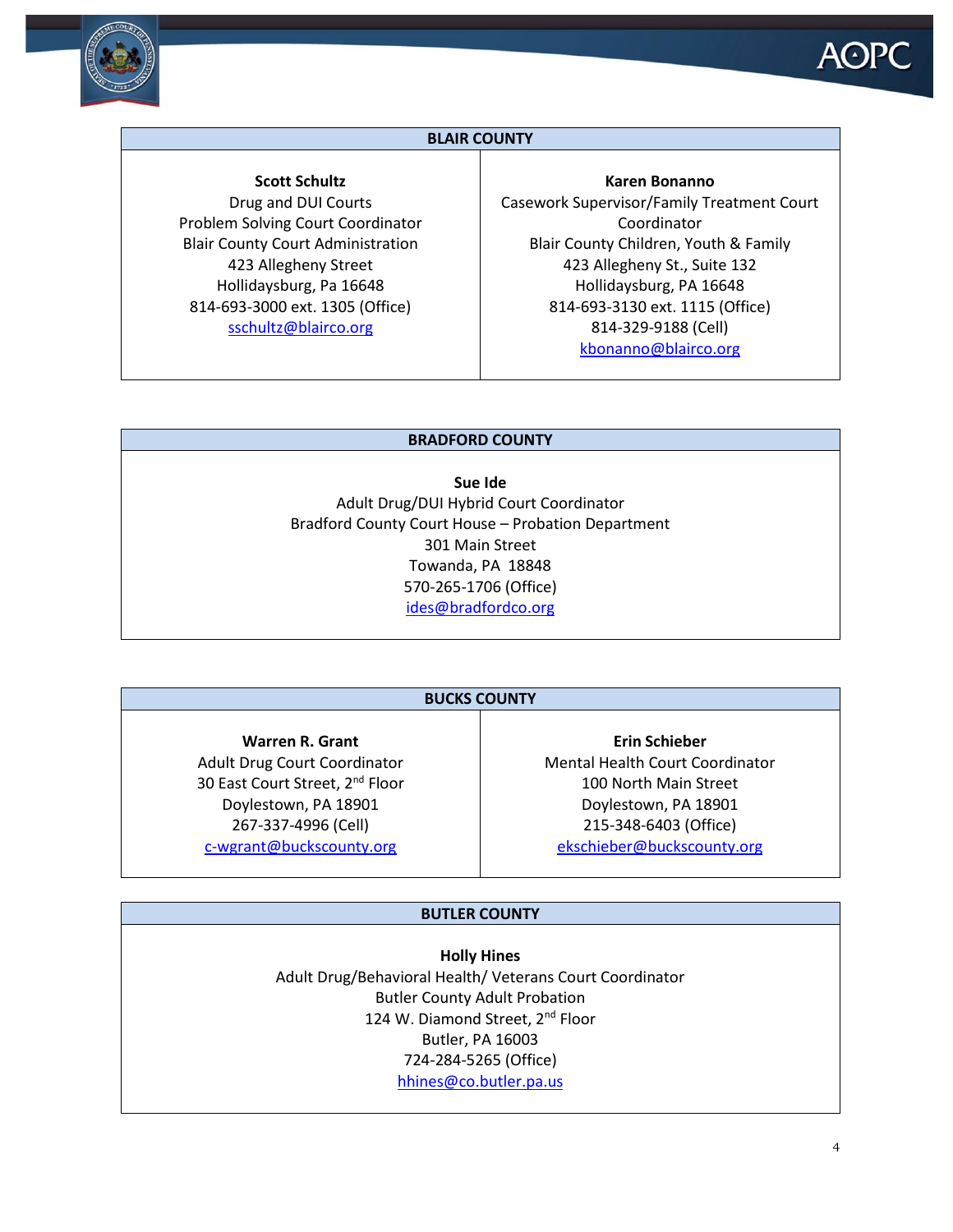



#### **CAMBRIA COUNTY**

**Suzanne Hall** Cambria County Mental Health Court Cambria County Adult Probation 401 Candlelight Drive, Suite 250 Ebensburg, PA 15931 814-472-4410 (Office) [Shall@co.cambria.pa.us](mailto:Shall@co.cambria.pa.us)

**Gary Welsh** Veterans Court Coordinator/Probation Officer Cambria County Adult Probation 401 Candlelight Drive, Suite 250 Ebensburg, PA 15931 814-472- 4410 (Office) [gwelsh@co.cambria.pa.us](mailto:gwelsh@co.cambria.pa.us)

#### **CARBON COUNTY**

**Rick Parsons** Adult Drug and Veterans Court Coordinator Carbon County Adult Probation 76 Susquehanna Street Jim Thorpe, PA 18229 570-325-4226 (Office) [rparsons@carboncourts.com](mailto:rparsons@carboncourts.com)

#### **CENTRE COUNTY**

**Julie Seroski** Specialty Court Coordinator (Treatment Court and DUI Court) 102 S. Allegheny St, Room 403 Courthouse Bellefonte, PA 16823 814-355-6771 (Office) 814-404-1573 (Cell) [jaseroski@centrecountypa.gov](mailto:jaseroski@centrecountypa.gov)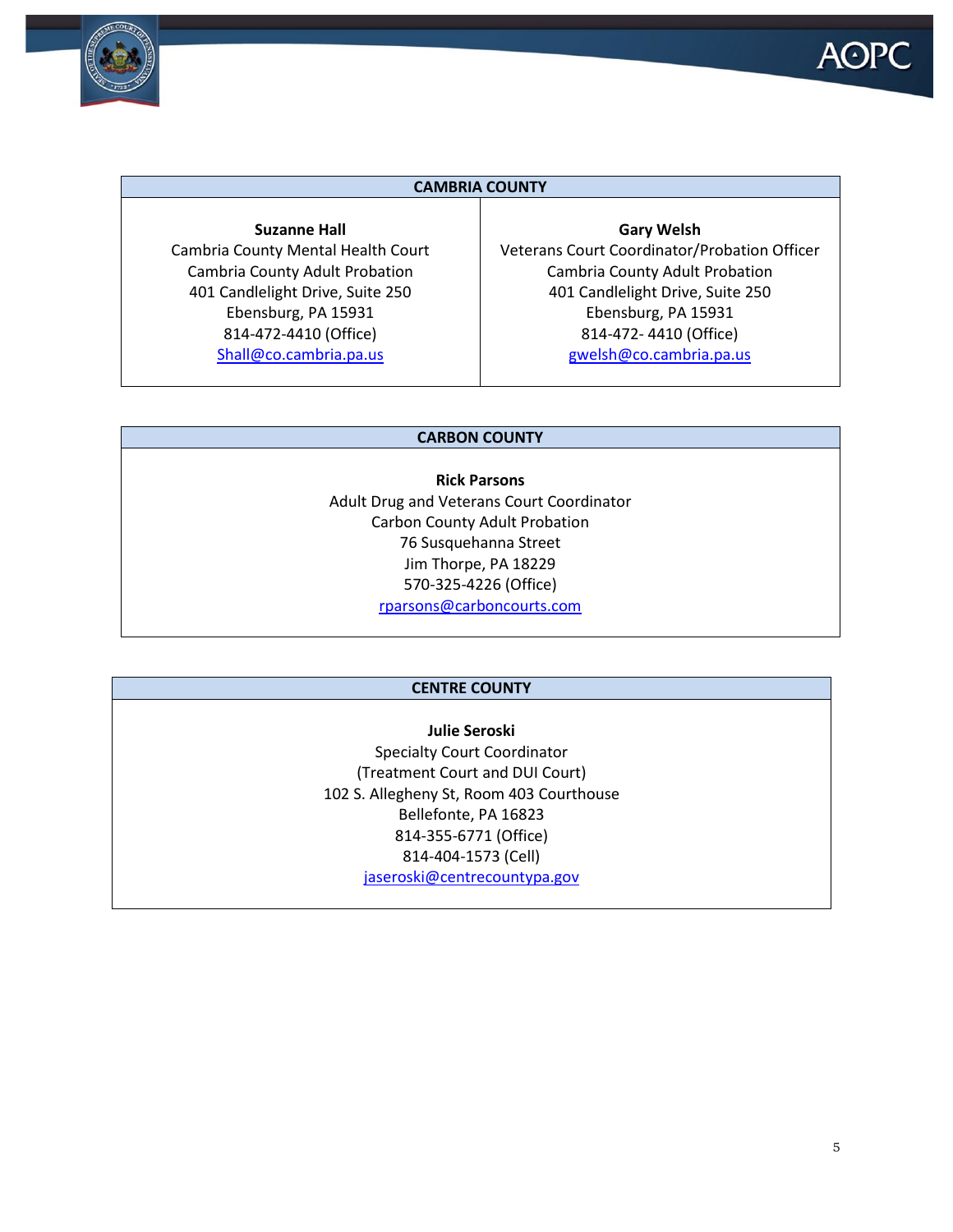



#### **CHESTER COUNTY**

**Rebecca L. Showers** Drug and Recovery Courts Coordinator Chester County Justice Center 201 West Market Street, Suite 2100 PO Box 2746 West Chester, PA 19380 610-344-6316 (Office) [rshowers@chesco.org](mailto:rshowers@chesco.org)

**William "Bill" Kelly** Mental Health and Veterans Court Coordinator Chester County Justice Center 201 West Market Street, Suite 2100 PO Box 2746 West Chester, PA 19380 610-344-4302 (Office) [wkelly@chesco.org](mailto:wkelly@chesco.org)

#### **CLARION COUNTY**

**Jayne Smail**  Drug/DUI Hybrid & Behavioral Health Courts Coordinator Probation Services Director Clarion County Probation Services 22 N. Sixth Avenue, Suite A Clarion, PA 16214 814-226-6020 ext. 2960 (Office) [jsmail@co.clarion.pa.us](mailto:jsmail@co.clarion.pa.us)

#### **CLINTON COUNTY**

**Ed Hosler** Deputy Chief Probation Officer Specialty Courts Coordinator (Drug/DUI Hybrid, Veterans & Mental Health Court Coordinator) Clinton County Adult Probation 232 East Main Street Lock Haven, PA 17745 570-893-4051 ext. 3374 (Office) [Ehosler@ClintonCountyPA.com](mailto:Ehosler@ClintonCountyPA.com)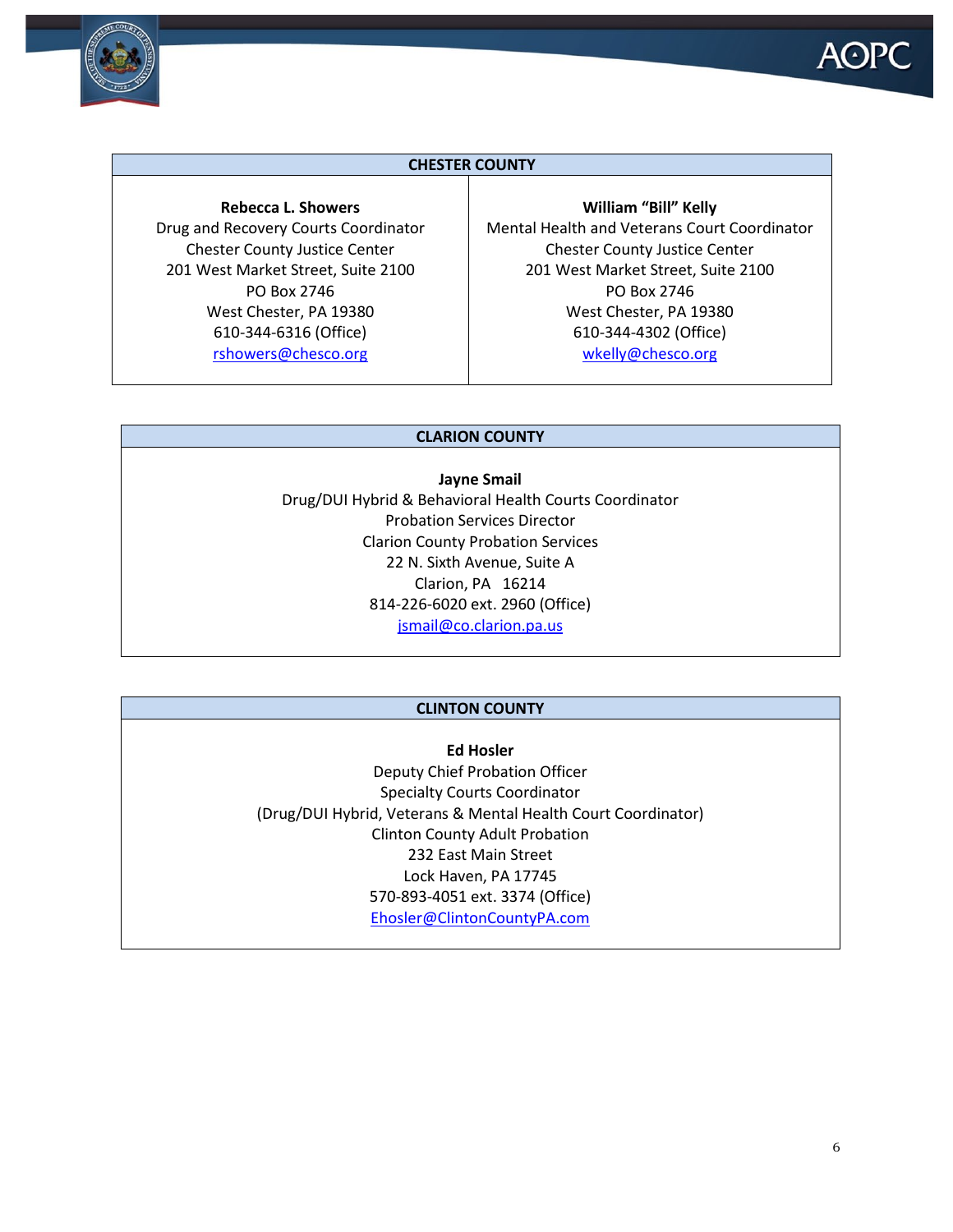



#### **COLUMBIA/MONTOUR COUNTIES**

**Barbara Warunek** Drug Court, DUI Court & Recovery Court (Mental Health) Coordinator Court Programs and Development Director Columbia County Courthouse 35 West Main Street Bloomsburg, PA 17815 570-389-5670 (Office) [bwarunek@columbiapa.org](mailto:bwarunek@columbiapa.org)

#### **CUMBERLAND COUNTY**

#### **Paul Polensky**

Drug/DUI Hybrid and Mental Health Coordinator Director, Criminal Justice Services 16 W High Street, Suite 304 Carlisle, PA 17013 717-240-5341 (Office) [ppolensky@ccpa.net](mailto:ppolensky@ccpa.net)

### **Erin Gardner** Overdose Intervention Court Coordinator Cumberland County Criminal Justice Services 16 W. High Street, Suite 302 Carlisle, PA 17103 717-240-5437 (Office) 717-713-7465 (Cell) [egardner@ccpa.net](mailto:egardner@ccpa.net)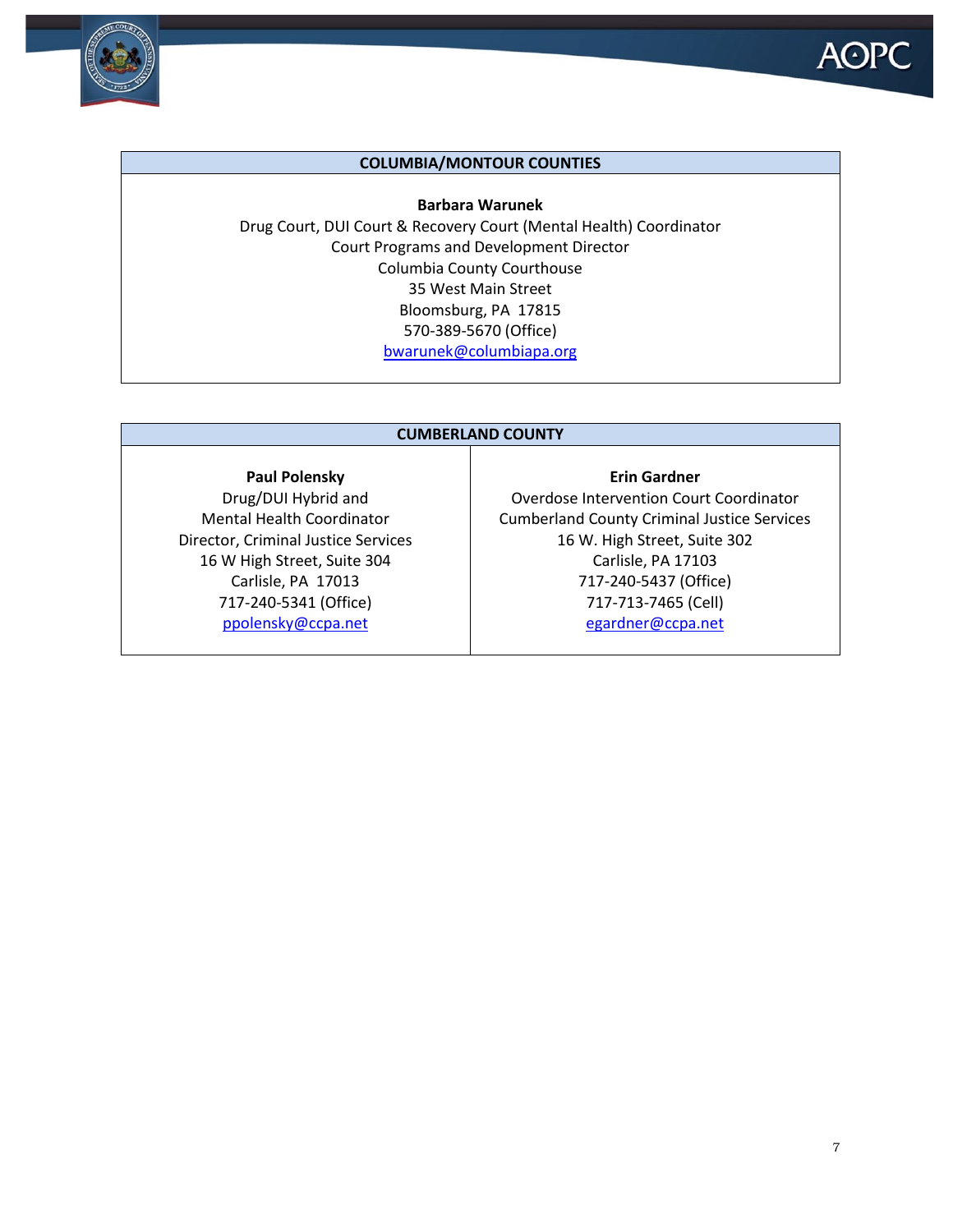



#### **DAUPHIN COUNTY**

#### **Heather Burd**

Criminal Justice Assistant Drug and Veterans Court Coordinator (Main Contact) Dauphin County District Attorney's Office 101 Market Street Harrisburg, PA 17101 717-780-6767 ext. 6756 (Office) [hburd@dauphinc.org](mailto:hburd@dauphinc.org)

#### **Elizabeth Manning**

MH Court Coordinator Behavioral Health Unit Program Manager 101 Market St. Harrisburg, PA 17101 717-780-6702 (Office) [EManning@dauphinc.org](mailto:EManning@dauphinc.org)

#### **Catharine Kilgore**

Drug and Veterans Court Coordinator (Coordinator Backup & Supervisor) Dauphin County Criminal Justice Administrator Dauphin County District Attorney's Office 101 Market Street Harrisburg, PA 17101 717-780-6767 ext. 6764 (Office) [ckilgore@dauphinc.org](mailto:ckilgore@dauphinc.org)

#### **Ashley Yinger**

Mental Health Court Coordinator (Coordinator Backup & Supervisor) Dauphin County Criminal Justice Programming Administrator Dauphin County District Attorney's Office 101 Market Street Harrisburg, PA 17101 717-780-6767 ext. 6926 (Office) [ayinger@dauphinc.org](mailto:ayinger@dauphinc.org)

#### **DELAWARE COUNTY**

**Linda Barbera**

Treatment Court & Young Offenders Court Coordinator 201 West Front Street Media, PA 19063 610-891-4609 (Office) 610-316-7951 (Cell) [barberal@co.delaware.pa.us](mailto:barberal@co.delaware.pa.us)

**Mary Ellen Hoffman** Mental Health Court Coordinator 201 West Front Street Media, PA 19063 610-891-4782 (Office) [hoffmanm@co.delaware.pa.us](mailto:hoffmanm@co.delaware.pa.us)

**Matthew Peifer** Supervisor/Veterans Court Coordinator 201 West Front Street Media, PA 19063 484-682-7447 (Cell) [PeiferM@co.delaware.pa.us](mailto:PeiferM@co.delaware.pa.us)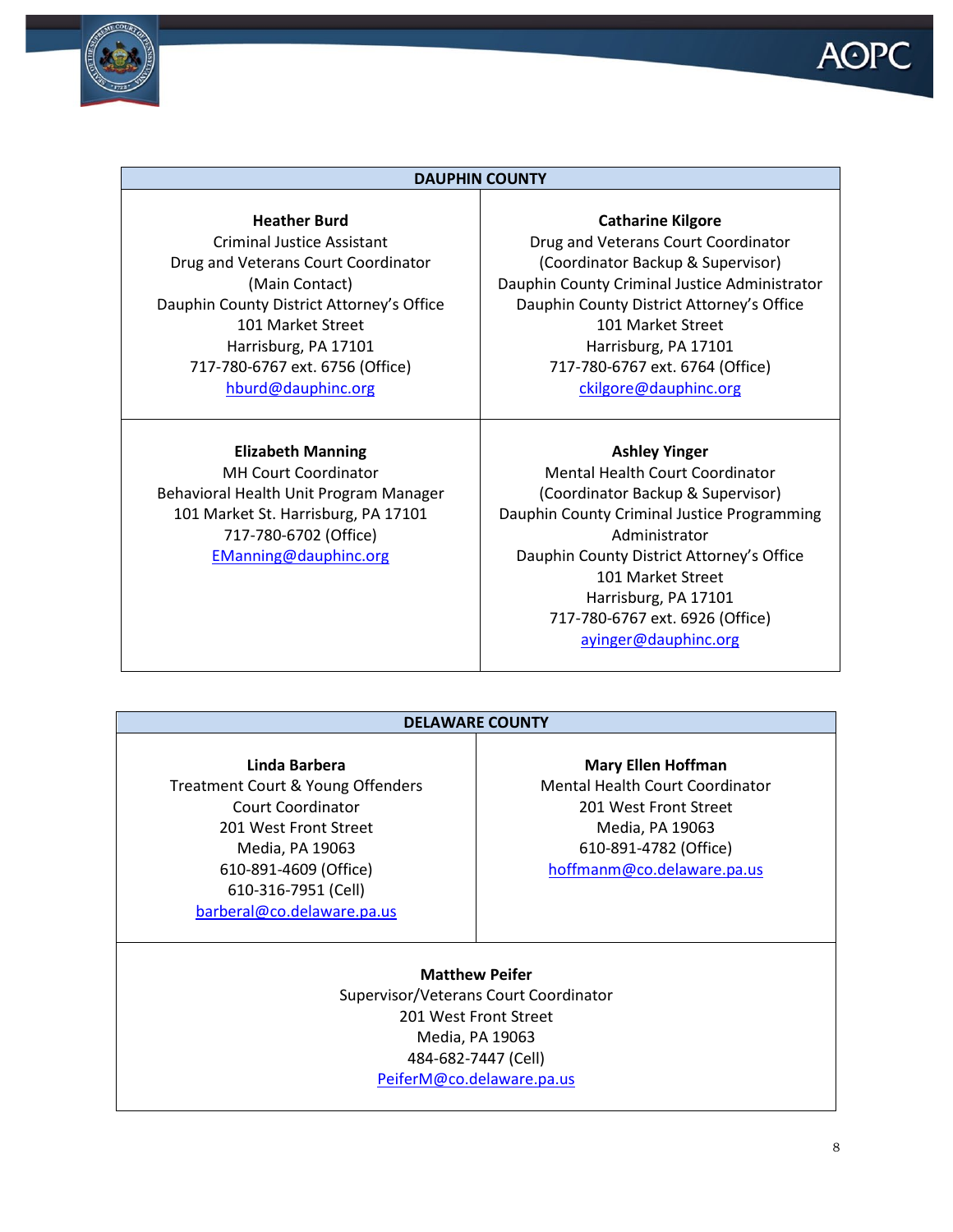

#### **ERIE COUNTY**

#### **Craig Montgomery**

Treatment Court Coordinator (Drug, Veterans, Mental Health Courts) Erie County Adult Probation 140 West 6th Street, Third Floor Erie, PA 16501 814-451-6392 (Office) [cmontgomery@eriecountypa.gov](mailto:cmontgomery@eriecountypa.gov)

#### **Michelle DuShole**

Family Dependency Court Coordinator Office of Children and Youth 154 West 9<sup>th</sup> Street Erie, PA 16501-1303 814-451-6653 (Office) [MDuShole@eriecountypa.gov](mailto:MDuShole@eriecountypa.gov)

**Kelsey Guthrie** Family Dependency Treatment Court Liaison Office of Children and Youth 154 West 9<sup>th</sup> Street Erie, PA 16501-1303 814-451-6657 (Office) [kguthrie@eriecountypa.gov](mailto:kguthrie@eriecountypa.gov)

#### **FAYETTE COUNTY**

**Katy Roebuck** Treatment Court Coordinator (Drug, Behavioral Health, Veterans) Fayette County Courthouse 61 East Main Street Uniontown, PA 15401 724-430-4845 (Office) [kroebuck@fayettepa.org](mailto:kroebuck@fayettepa.org)

### Treatment Court Assistant Coordinator (Drug, Behavioral Health, Veterans) Fayette County Courthouse 61 East Main Street Uniontown, PA 15401 724-430-4845 (Office) [blubic@fayettepa.org](mailto:blubic@fayettepa.org)

**Bob Lubic**

**FRANKLIN COUNTY**

#### **Sue Davis**

Treatment Court Coordinator Good Wolf Treatment Court 14 North Main Street Chambersburg, PA 17201 717-261-3848, ext. 27216 (Office) [sedavis@franklincountypa.gov](mailto:sedavis@franklincountypa.gov)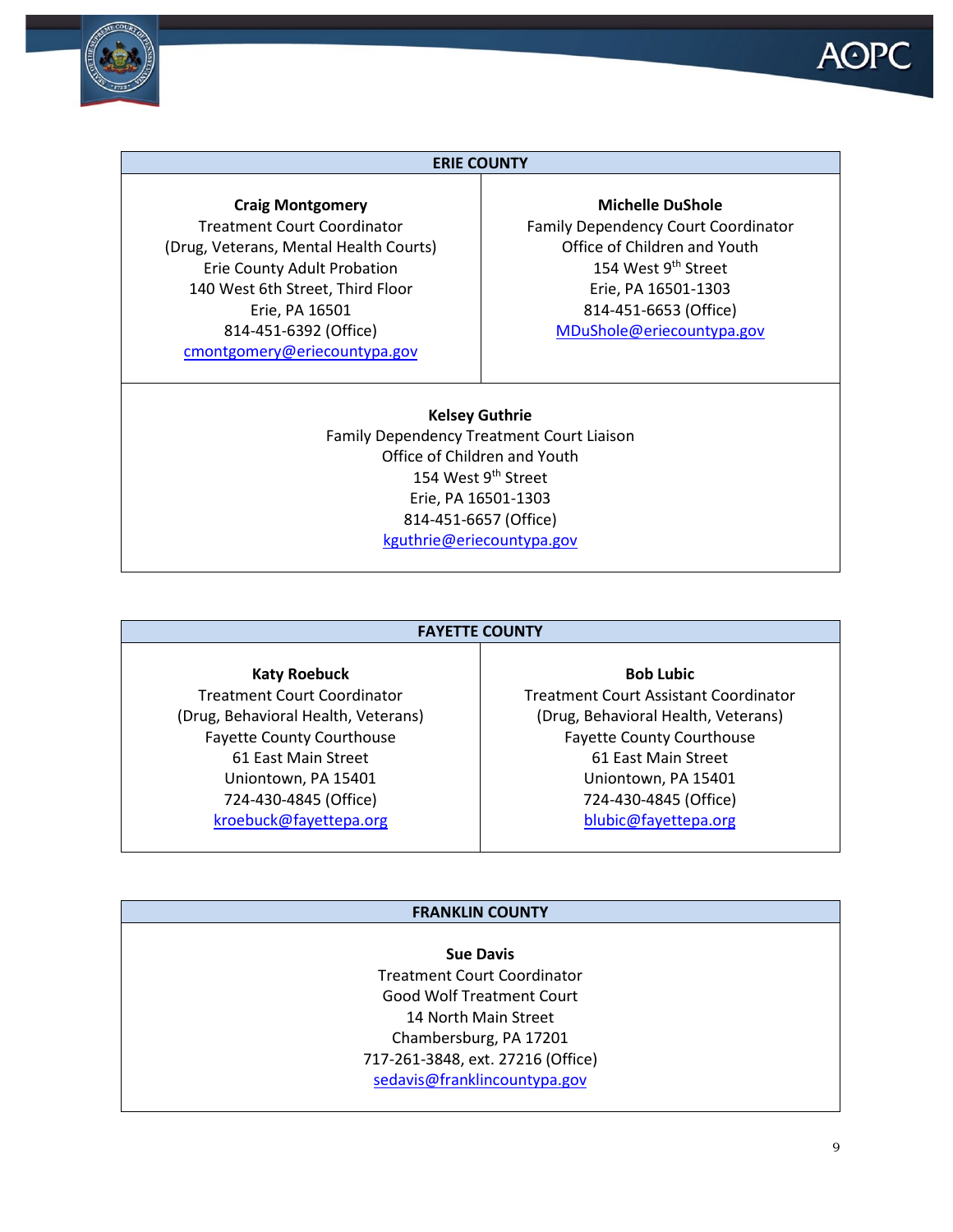



#### **GREENE COUNTY**

**Danielle Deery-Simms** Drug Treatment Court Coordinator 10 E. High Street Waynesburg, PA 15370 724-833-6678 (Office) [ddeery@greenepacourts.us](mailto:ddeery@greenepacourts.us)

#### **INDIANA COUNTY**

**Jen Hoover** Specialty Courts Coordinator Indiana County Adult Probation 825 Philadelphia Street, 3rd Floor Indiana, PA 15701 724-465-3885 (Office) [jhoover@indianacountypa.gov](mailto:jhoover@indianacountypa.gov)

#### **LACKAWANNA COUNTY**

#### **Mary Elizabeth Loftus**

Coordinator (Drug, Co-Occurring, Family, DUI, Veterans, and Domestic Violence) 130 N. Washington Avenue Brixx Bldg, 2nd Floor Scranton, PA 18503 570-496-1736 ext. 7431 (Office) [loftusm@lackawannacounty.org](mailto:loftusm@lackawannacounty.org)

**Matthew Garvey** Juvenile Drug Court Coordinator Lackawanna County Government Center at The Globe Juvenile Probation Department 123 Wyoming Ave., 1<sup>st</sup> Floor Scranton, PA. 18503 570-963-6887 ext. 4824 (Office) [GarveyM@lackawannacounty.org](mailto:GarveyM@lackawannacounty.org)

#### **Colleen Phillips**

Mental Health Court Coordinator 130 North Washington Avenue Scranton PA 18503 570-496-1736 (Office) [phillipsc@lackawannacounty.org](mailto:phillipsc@lackawannacounty.org)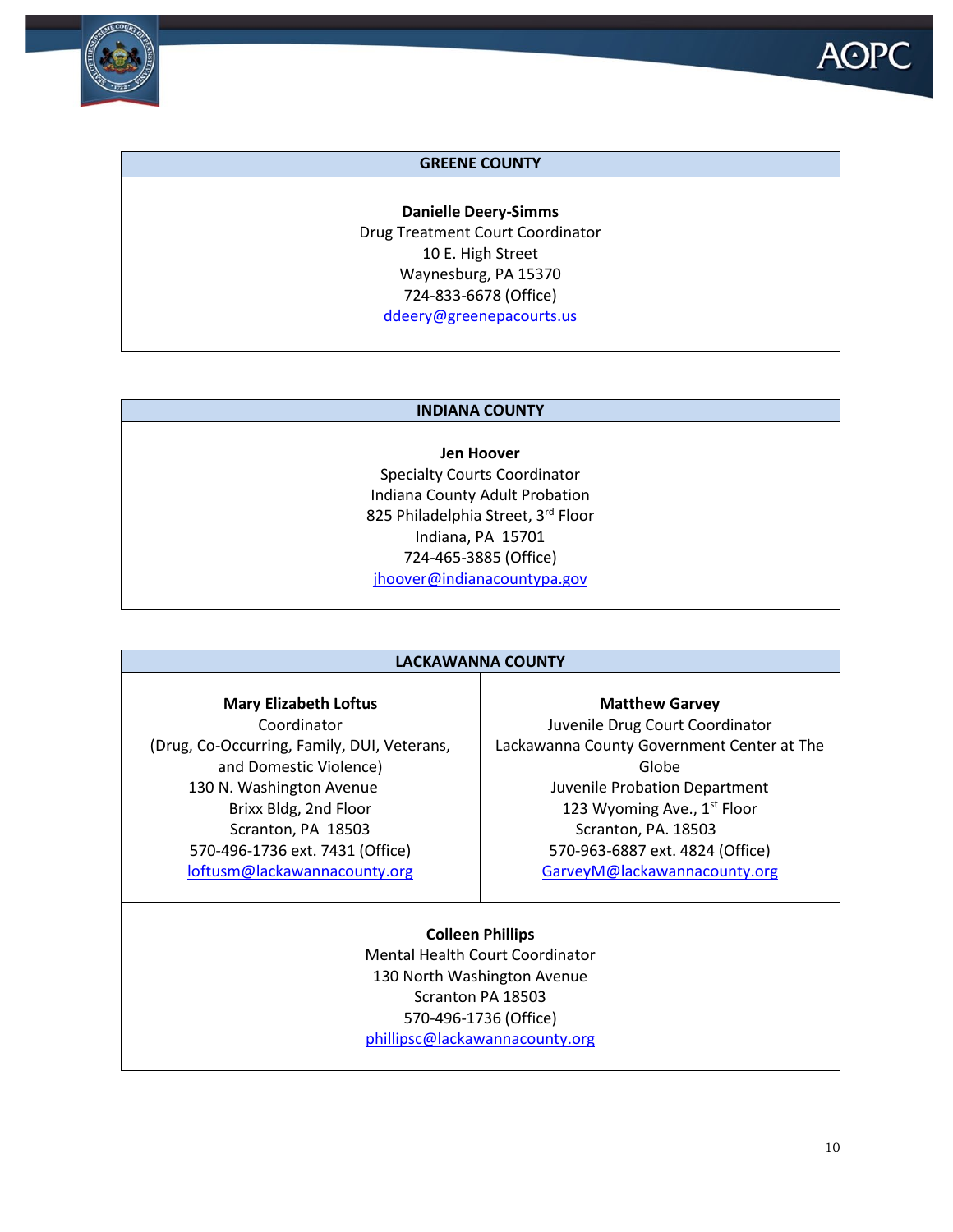

### **LANCASTER COUNTY**

**Karen Andreadis** Treatment Courts Coordinator (Drug, Mental Health, Veterans) Lancaster County Adult Probation and Parole Services 40 E. King Street Lancaster, PA 17602 717-735-1580 (Office) [andreadk@co.lancaster.pa.us](mailto:andreadk@co.lancaster.pa.us)

#### **LAWRENCE COUNTY**

**Marc Zingaro** Drug Court and Mental Health Coordinator Lawrence County Adult Probation and Parole 430 Court Street New Castle, PA 16101-3593 724-614-1113 (Office) [mzingaro@lawrencecountypa.gov](mailto:mzingaro@lawrencecountypa.gov)

#### **LEBANON COUNTY**

**Jennifer Whitman** DUI Court Administrator & Veterans Court Administrator Lebanon County District Attorney's Office Municipal Building, Room 11 400 S. 8<sup>th</sup> Street Lebanon, PA 17042 717-228-4403 (Office) [JWhitman@lebcnty.org](mailto:JWhitman@lebcnty.org)

#### **LEHIGH COUNTY**

**Cori Doughty** Supervisor DUI Unit/Drug Treatment Court DUI/Drug Treatment Court Coordinator 455 W Hamilton St Allentown, PA 18101 610-782-3367 (Office) [coridoughty@lehighcounty.org](mailto:coridoughty@lehighcounty.org)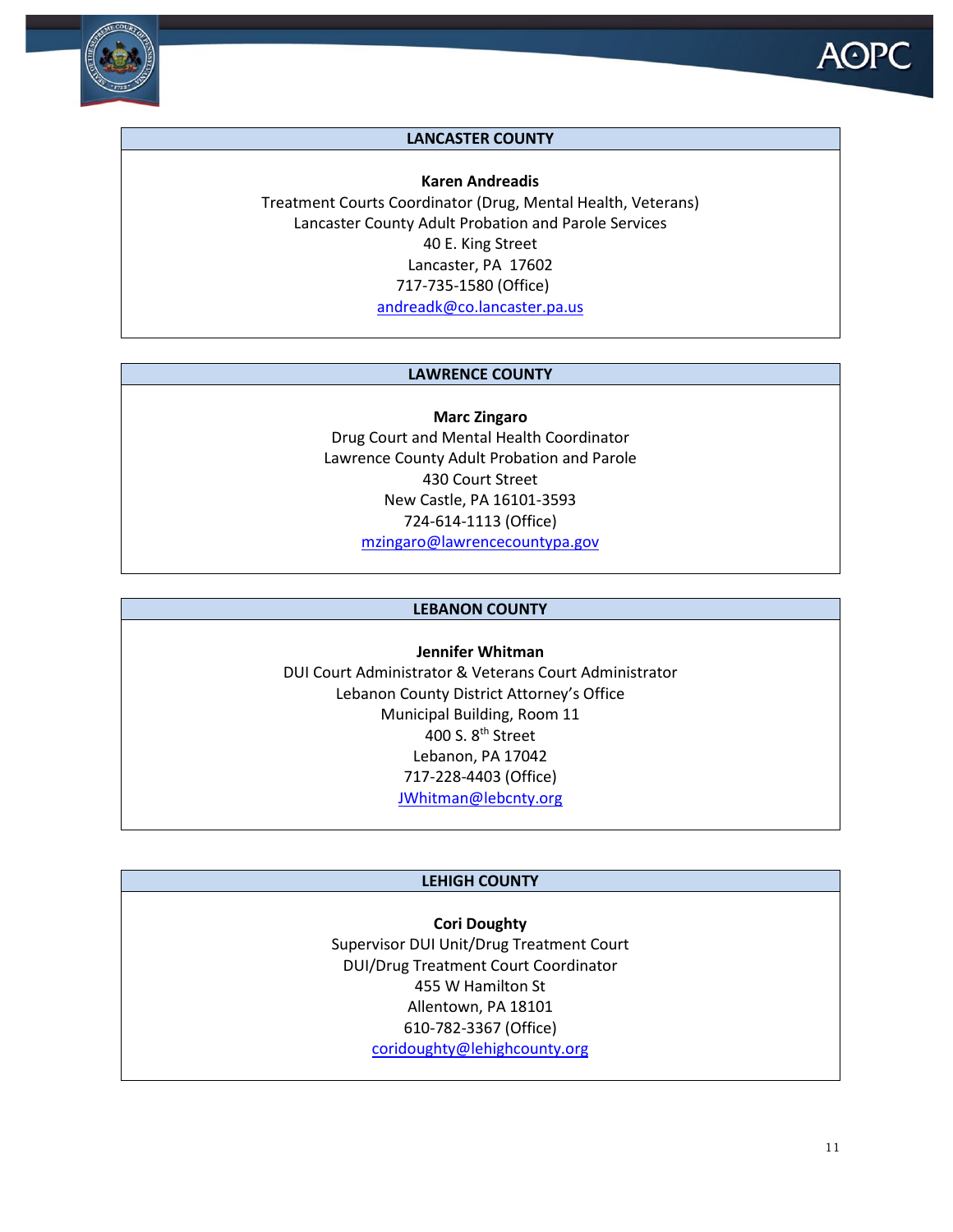



#### **LUZERNE COUNTY**

#### **Danielle T. Goldowski**

Treatment Court Coordinator/Specialty Court Liaison Luzerne County Court Administration Penn Place Building 20 N. Pennsylvania Ave. Wilkes-Barre, PA 18701 570-408-8180 (Office) [danielle.goldowski@luzernecounty.org](mailto:danielle.goldowski@luzernecounty.org)

#### **Dr. William Anzalone**

Mental Health Court Coordinator Luzerne County Mental Health Court 100 N. Wilkes-Barre Blvd., Suite 206 Wilkes-Barre, PA 18702 570-825-5557 (Office) [drwfanzalone@aol.com](mailto:drwfanzalone@aol.com)

## **Theresa Kline**

Juvenile Wellness Court Coordinator Luzerne County Juvenile Probation 20 N. Pennsylvania Ave., Suite 329 Wilkes-Barre, PA 18701 570-408-8210 (Office) [Theresa.kline@luzernecounty.org](mailto:Theresa.kline@luzernecounty.org)

#### **LYCOMING COUNTY**

#### **President Judge Nancy Butts**

Drug, DUI, Veterans and Mental Health Court Lycoming County Courthouse 48 W. Third Street Williamsport, PA 17701 570-327-2338 [nbutts@lyco.org](mailto:nbutts@lyco.org)

Executive Director West Branch Drug and Alcohol Abuse 213 West Fourth Street Williamsport, PA 17701 570-323-8543 ext. 103 (Office) 570-419-2688 (Cell) [smadden@wbdaac.org](mailto:smadden@wbdaac.org)

**Shea Madden**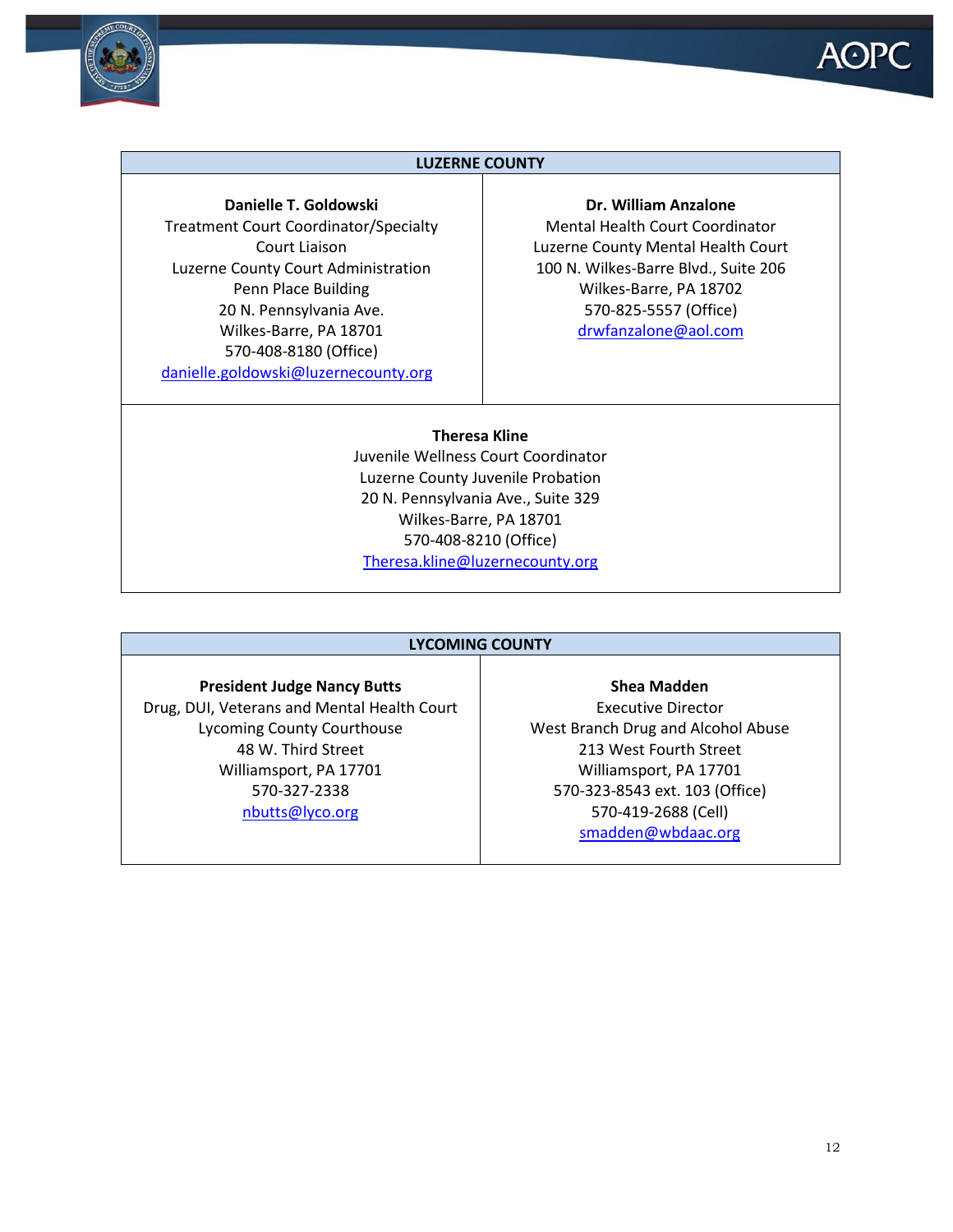

#### **MERCER COUNTY**

**Sara Fusco, MSW** Treatment Court Coordinator 403 Courthouse Mercer, PA 16137 724-662-3800 ext. 2432 (Office) 724-992-0839 (Cell) [sfusco@mcc.co.mercer.pa.us](mailto:sfusco@mcc.co.mercer.pa.us)

**Leo Rahn, BA** Treatment Court Coordinator 403 Courthouse Mercer, PA 16137 724-662-3800 ext. 2431 (Office) 724-992-0842 (Cell) [lrahn@mcc.co.mercer.pa.us](mailto:lrahn@mcc.co.mercer.pa.us)

**Cassandra Stiles** Veterans Treatment Court Coordinator Mercer County Courthouse Mercer, PA 16137 724 662-3800 ext. 2416 (Office) [cstiles@mcc.co.mercer.pa.us](mailto:cstiles@mcc.co.mercer.pa.us)

#### **MIFFLIN COUNTY**

**Chelsey M. Berich** Probation Officer/Treatment Court Coordinator 20 North Wayne Street Lewistown PA 17044 717-248-3953 (Office) [cberich@mifflinco.org](mailto:cberich@mifflinco.org)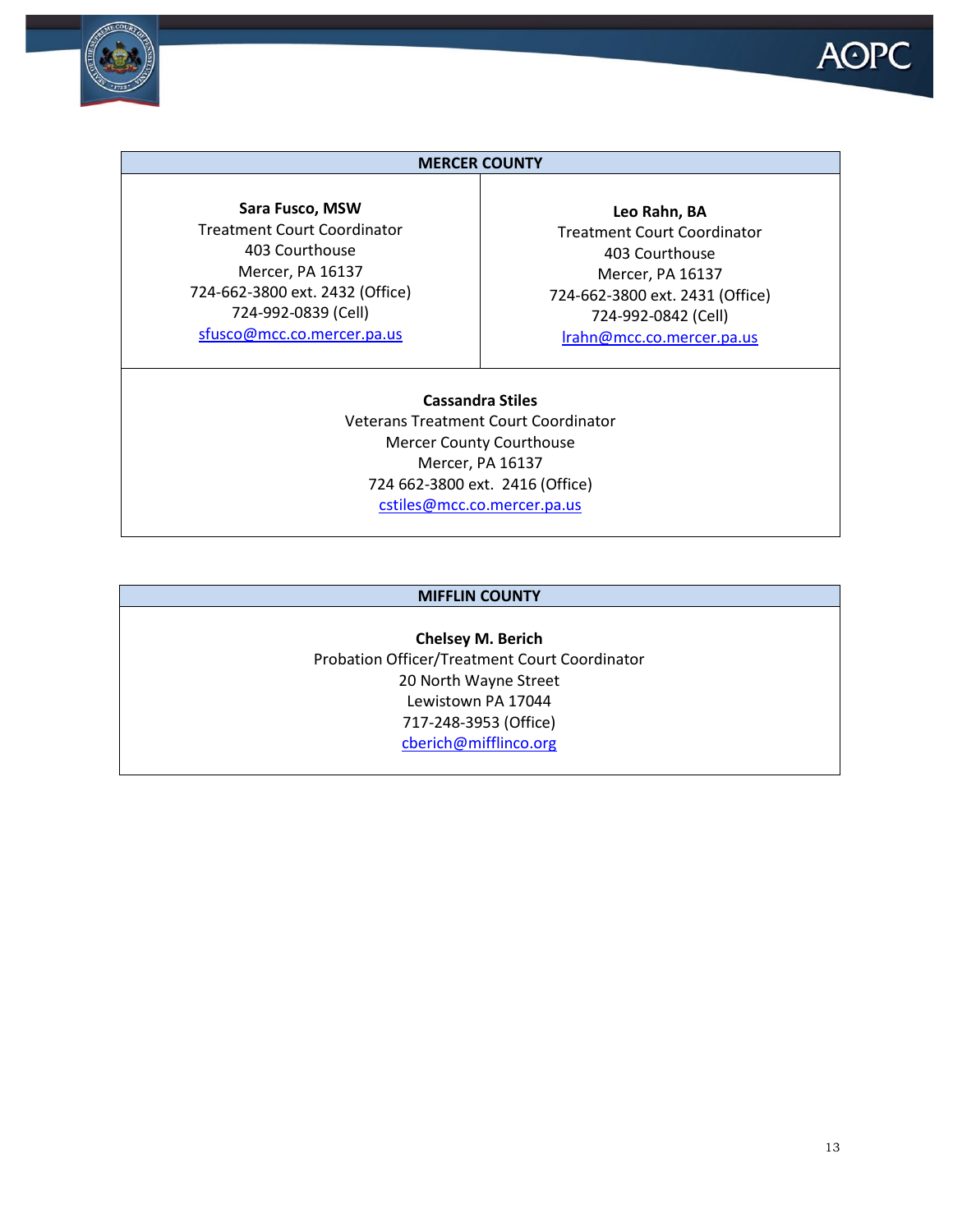



#### **MONTGOMERY COUNTY**

**Kasey Lauro** Mental Health and Veterans Court Coordinator 408 Cherry Street Norristown, PA 19406 610-992-7449 (Office) [klauro@montcopa.org](mailto:bdistani@montcopa.org)

**Anthony Titano** Drug Treatment Court Coordinator 408 Cherry St PO Box 311 Norristown, PA 19404 610-389-0507 (Cell) 610-992-7778 (Fax) [atitano@montcopa.org](mailto:atitano@montcopa.org)

#### **Alexandra Furlong**

Assistant Supervisor/ TOP Coordinator Montgomery County Adult Probation and Parole 408 Cherry St PO Box 311 Norristown, PA 19404 610-322-4016(Cell) 610-992-7778 (Fax) [AFurlong@montcopa.org](mailto:AFurlong@montcopa.org)

#### **NORTHAMPTON COUNTY**

#### **Stephanie Spencer Steward**

Recovery Court and Mental Health Court Problem-Solving Courts Coordinator Northampton County Court House 699 Washington Street Easton, PA 18042 610-829-6926 (Office) 610-559-6928 (Fax) [sspencer@northamptoncounty.org](mailto:sspencer@northamptoncounty.org)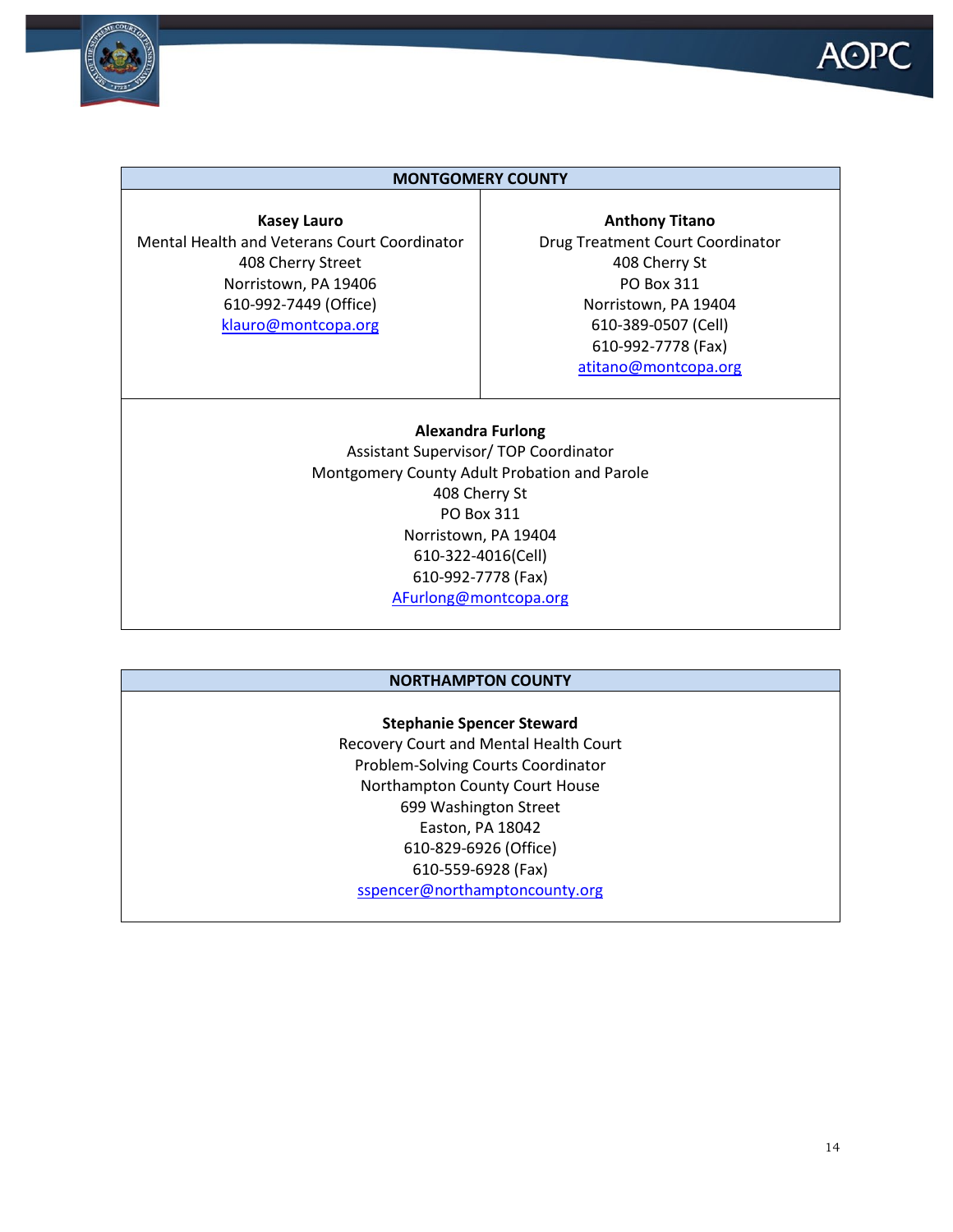



#### **NORTHUMBERLAND COUNTY**

**Megan Kriner**

Probation Officer Supervisor Drug, DUI, Behavioral Health Court & Veterans Court Northumberland County Adult Probation & Parole 322 North Second Street Sunbury, PA 17801 570-495-2325 (Office) 570-988-4957 (Fax) [megan.kriner@norrycopa.net](mailto:megan.kriner@norrycopa.net)

#### **Molly McCarthy**

Supervisor Juvenile Court Services 322 North Second Street 3rd Floor Sunbury, PA 17801 (570) 495-2174 [molly.mccarthy@norrycopa.net](mailto:molly.mccarthy@norrycopa.net)

#### **Leslie Ward**

Family Treatment Court Supervisor Northumberland County Children and Youth 322 North Second Street Sunbury, PA 17801 570-495-2098 (Office) [Leslie.ward@norrycopa.net](mailto:Leslie.ward@norrycopa.net)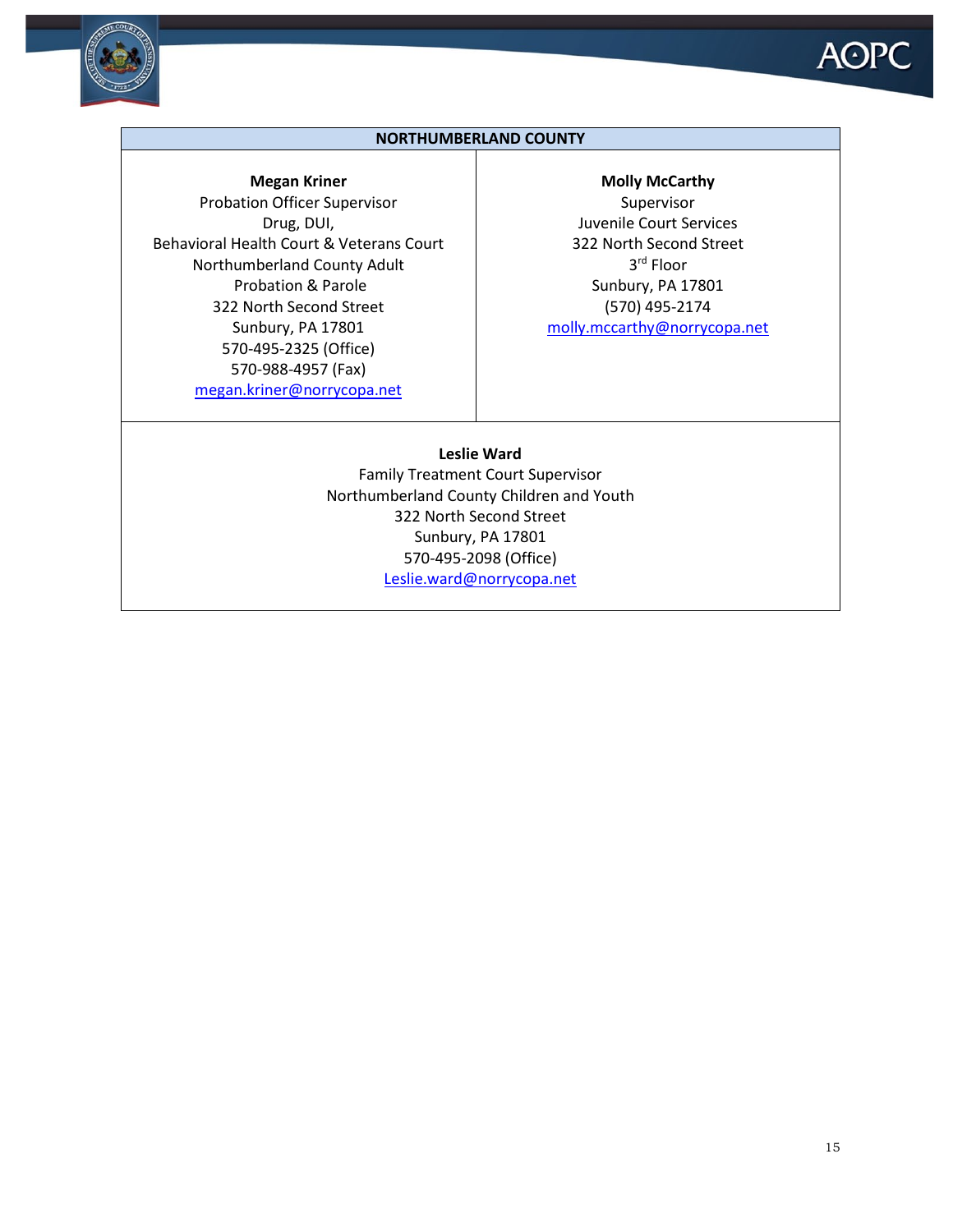

#### **PHILADELPHIA COUNTY**

#### **Patricia Wilson**

Mental Health Court Coordinator Court of Common Pleas 1301 Filbert Street, 206 E Philadelphia, PA 19107 215-683-7018 (Office) 215-796-1688 (Cell) [Patricia.Wilson@courts.phila.gov](mailto:Patricia.Wilson@courts.phila.gov)

#### **Matt Schmonsees, MPA**

Coordinator (Treatment Court, DUI Treatment Court, The Choice is Yours) First Judicial District of Pennsylvania 1301 Filbert Street, Room 408 Philadelphia, PA 19107 215-683-3788 (Office) 215-683-3792 (Fax) [matt.schmonsees@courts.phila.gov](mailto:matt.schmonsees@courts.phila.gov)

**Lesha Sanders, MSS** Project Dawn Court Coordinator Veterans Court Coordinator First Judicial District of Pennsylvania 1301 Filbert Street, 9-A Philadelphia, PA 19107 215-683-1584 (Office) [Lesha.Sanders@courts.phila.gov](mailto:Patricia.Wilson@courts.phila.gov)

#### **Lauren Shallow**

Juvenile Treatment Court 1501 Arch Street, 10<sup>th</sup> floor Philadelphia PA 19102 215-686-2998 (Office) [lauren.shallow@courts.phila.gov](mailto:lauren.shallow@courts.phila.gov)

**Christina Bleistine** Juvenile Treatment Court Co-coordinator 1501 Arch Street, 10<sup>th</sup> floor Philadelphia, PA 19102 215-686-7776 (Office) [Christina.Bleistine@courts.phila.gov](mailto:Christina.Bleistine@courts.phila.gov)

#### **POTTER COUNTY**

**Derick Morey** Drug/DUI Court Coordinator/Probation Officer 1 North Main St., Suite 229 Coudersport, PA 16915 814-274-8791 ext. 4 (Office) 814-274-7062 (Fax) [dmorey@pottercountypa.net](mailto:dmorey@pottercountypa.net)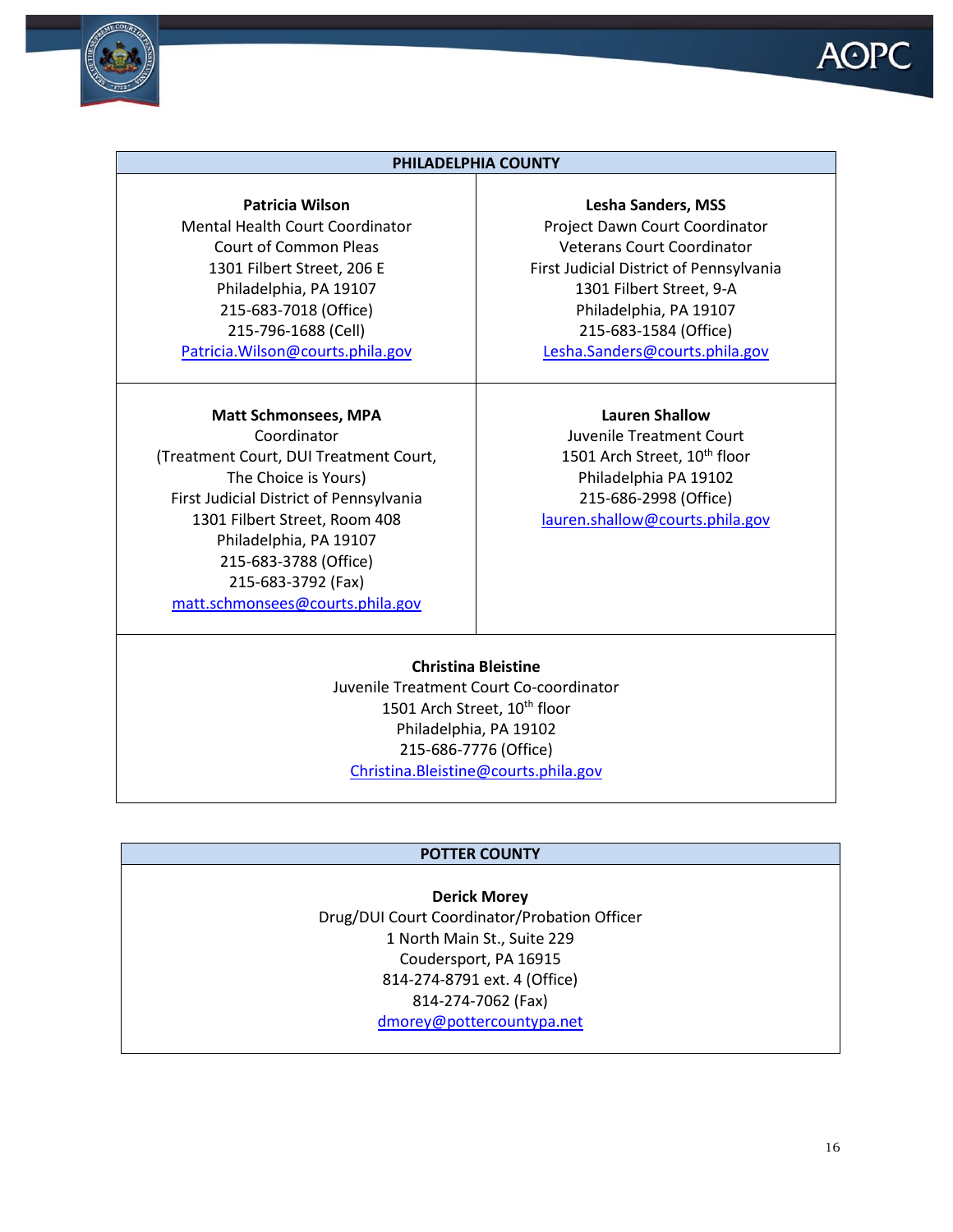

#### **REGIONAL TREATMENT COURT**

**Angela Fox-Holtzapple** Coordinator Forest & Jefferson Regional Treatment Court [Angela.Fox-Holtzapple@pacourts.us](mailto:Angela.Fox-Holtzapple@pacourts.us)

#### **SCHUYLKILL COUNTY**

**Megan Burns** Court Coordinator Schuylkill County Courthouse 401 N. Second Street Pottsville, PA 17901 570-628-1343 (Office) [mburns@co.schuylkill.pa.us](mailto:mburns@co.schuylkill.pa.us)

#### **SNYDER/UNION COUNTIES**

**Steve Diehl** Treatment Court Coordinator – Drug, DUI, FastTrack and Mental Health Courts Union County Adult Probation Office 103 S. 2nd Street, Lewisburg, PA 17837 570-524-8741 (Office) 570-809-2184 (Cell) 570-524-8745 (Fax) [sdiehl@unionco.org](mailto:sdiehl@unionco.org)

#### **SUSQUEHANNA COUNTY**

**Brittany Hartman** Treatment Court Probation Officer/Interim Coordinator 31 Lake Ave Montrose PA 18801 570-278-5928 (Office) 570-767-2399 (Cell) [bhartman@susqco.com](mailto:bhartman@susqco.com)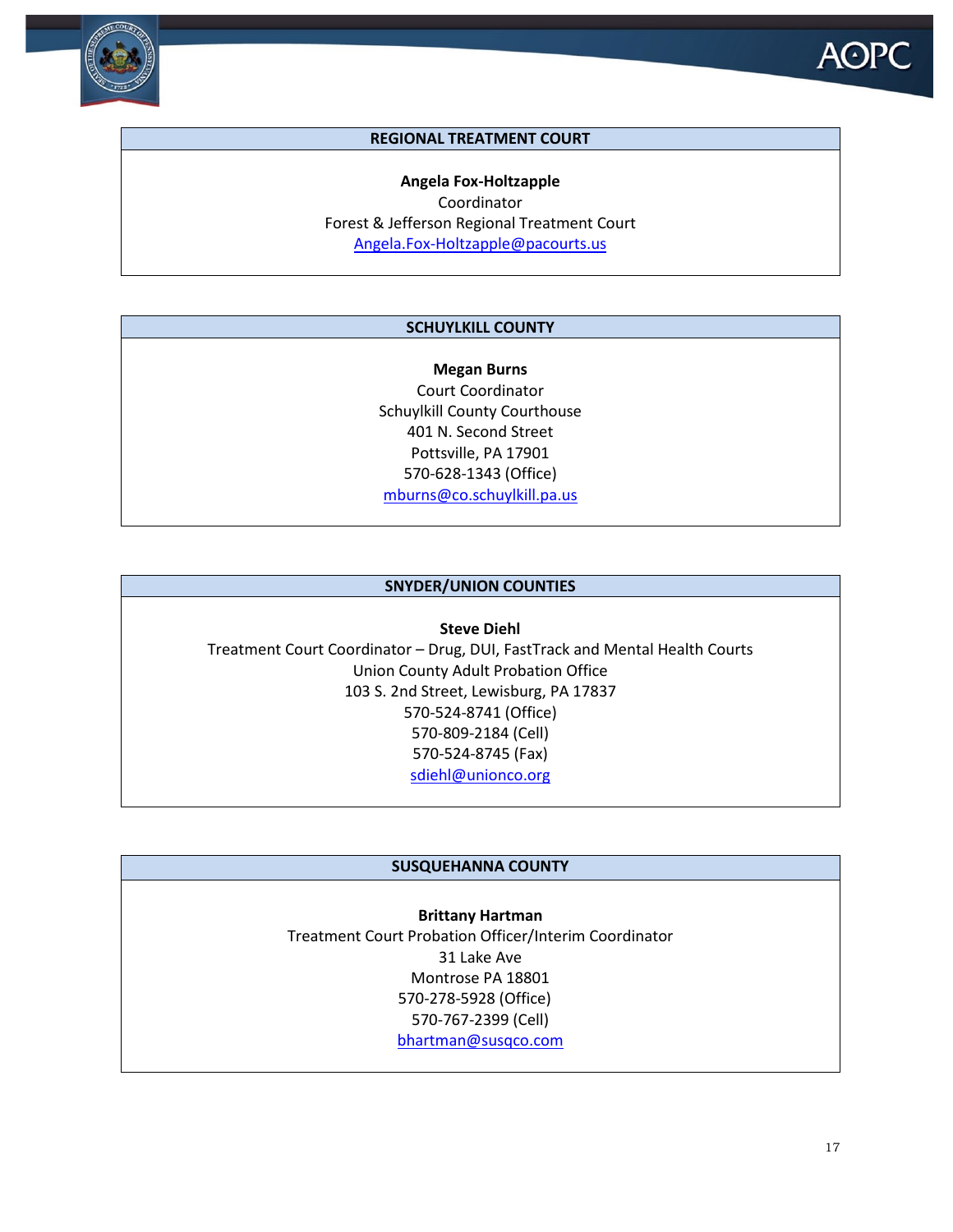

#### **TIOGA COUNTY**

**Randi Bubb** Drug Court Coordinator - Court Administrator District Court Administration 118 Main Street Wellsboro, PA 16901 570-724-9380 (Office) [Rbubb@tiogacountypa.us](mailto:Rbubb@tiogacountypa.us)

#### **VENANGO COUNTY**

**Michelle Orlowski** Drug Court Coordinator Venango County Court Supervision Services PO Box 831 1174 Elk Street Franklin, PA 16323 814-432-9620 (Office) 814-516-0771 (Cell) 814-432-3093 (Fax) [morlowski@co.venango.pa.us](mailto:morlowski@co.venango.pa.us)

**Tristin Deibert** Co-Coordinator Venango County Court Supervision Services PO Box 831 1174 Elk Street Franklin, PA 16323 814-432-9623 (Office) 814-657-6528 (Cell) 814-432-3093 (Fax) [tdeibert@co.venango.pa.us](mailto:tdeibert@co.venango.pa.us)

#### **WARREN COUNTY**

### **Jessica Arnold**

Drug Court Coordinator - Court Administrator District Court Administration 204 Fourth Avenue Warren, PA 16365 814-728-3530 (Office) [jarnold@warrencountypa.gov](mailto:jarnold@warrencountypa.gov)

**Aaron Mocny** Treatment Court Coordinator Adult Probation Office 204 Fourth Ave. Warren, PA 16365 814-728-3527 (Office) [amocny@warrenc](mailto:amocny@warren)ountypa.gov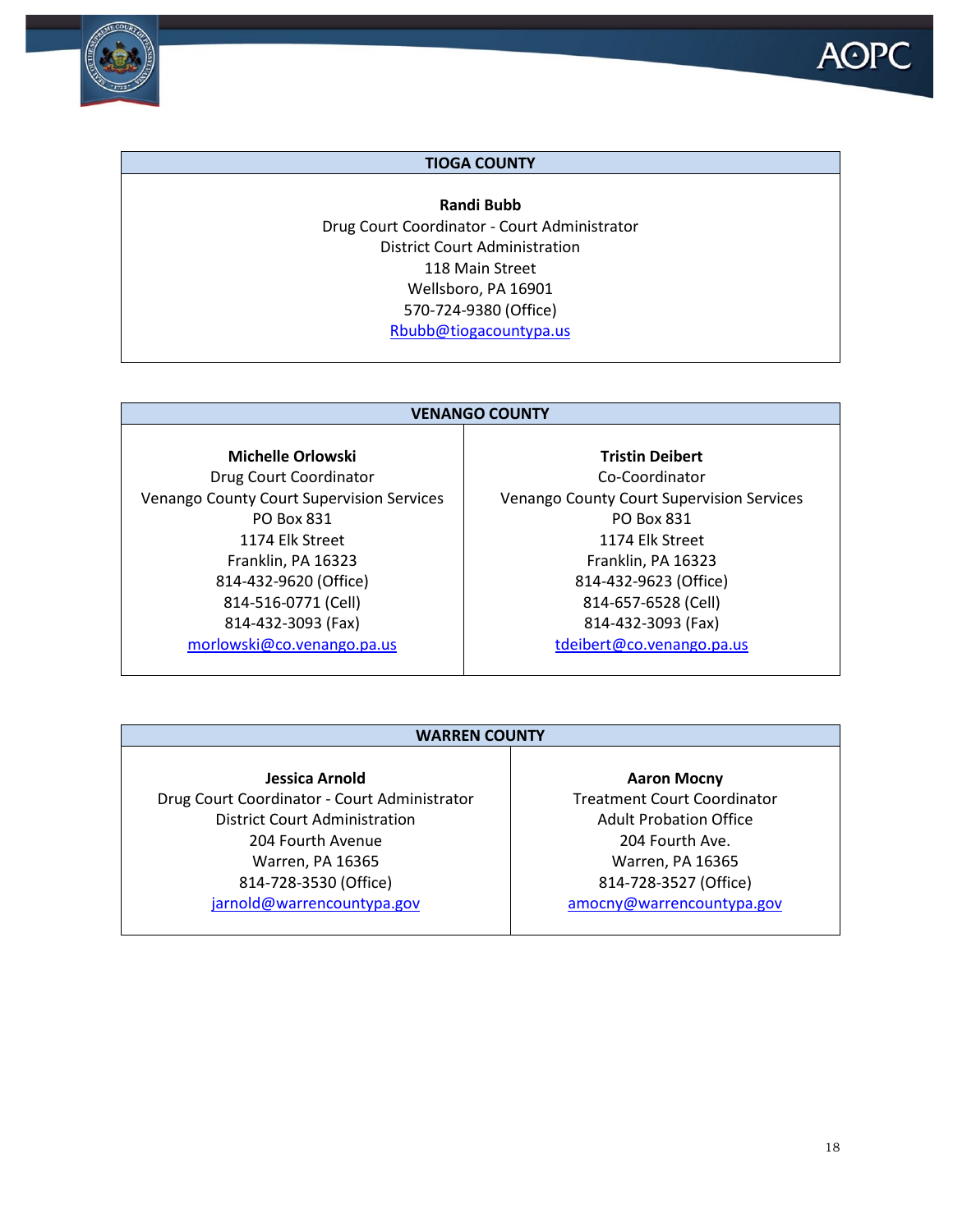



#### **WASHINGTON COUNTY**

**Elizabeth Sullivan** Problem Solving Courts Administrator (Drug, MHC, DUI and Veterans) Washington County Courthouse One South Main Street, Suite 2002 Washington, PA 15301 724-250-4125 (Office) [elizabeth.sullivan@washingtoncourts.us](mailto:elizabeth.sullivan@washingtoncourts.us) 

#### **WAYNE COUNTY**

**Melinda Card** Drug Court Coordinator Wayne County Courthouse 925 Court Street Honesdale, PA 18431 570-253-5970 x2006 (Office) [mcard@waynecountypa.gov](mailto:mcard@waynecountypa.gov)

#### **WESTMORELAND COUNTY**

**William R. Shifko** Drug Treatment Court Coordinator/Supervisor 2 North Main Street, Suite 303 Greensburg, PA 15601 724-830-3727 (Office) 412-554-7342 (Cell) [wshifko@co.westmoreland.pa.us](mailto:wshifko@co.westmoreland.pa.us)

**Stacey Long** Veterans Court Coordinator 2 North Main Street, Suite 303 Greensburg, PA 15601 724-830-3703 (Office) [SLONG@co.westmoreland.pa.us](mailto:SLONG@co.westmoreland.pa.us)

#### **WYOMING/SULLIVAN COUNTY**

**Krystle Kowalczyk** Drug Court Coordinator Director of Probation Services 1 Courthouse Square Tunkhannock, PA 18657 570-996-2251 (Office) [kkowalczyk@wycopa.org](mailto:kkowalczyk@wycopa.org)